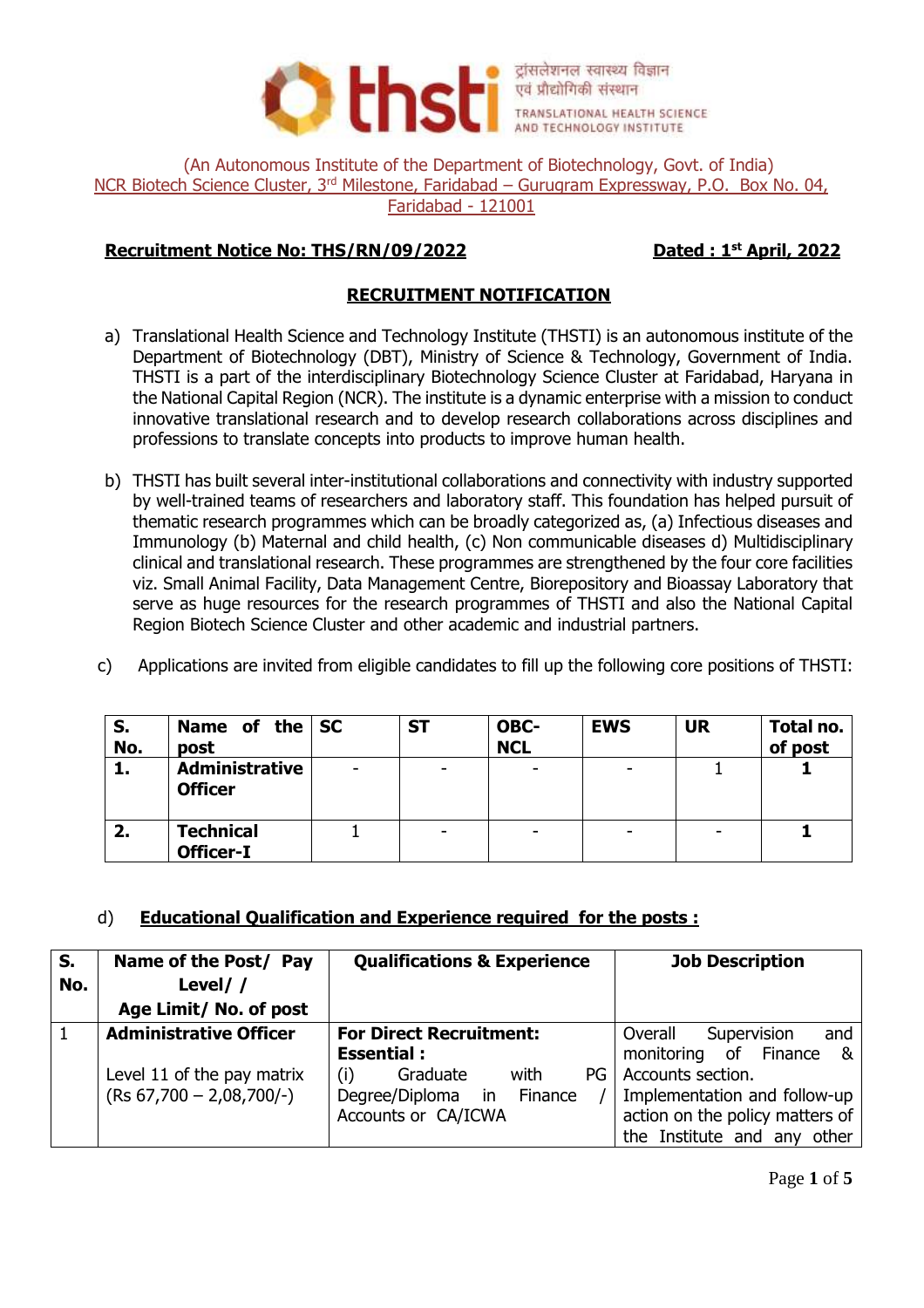|                | i.<br>limit for<br>direct<br>Age<br>recruitment: 40 years<br>ii. Age limit for deputation :<br>56 years<br>One post (UR)      | years'<br>Nine<br>supervisory  <br>(ii)<br>in<br>the<br>relevant  <br>experience<br>functional area in a Govt. / PSU /<br>Central<br>Autonomous<br>body/Corporate office of<br>large<br>Public Limited Company.<br><b>Desirable:-</b><br>Knowledge<br>0f<br>Government Rules and Regulations<br>working<br>computerized<br>and<br>in<br>environment.                                                                                            | task/jobs as may be assigned<br>by the authorities of the<br>Institute from time to time.                                                                                                                                                                                                                                                                                                                                                                                                                      |
|----------------|-------------------------------------------------------------------------------------------------------------------------------|-------------------------------------------------------------------------------------------------------------------------------------------------------------------------------------------------------------------------------------------------------------------------------------------------------------------------------------------------------------------------------------------------------------------------------------------------|----------------------------------------------------------------------------------------------------------------------------------------------------------------------------------------------------------------------------------------------------------------------------------------------------------------------------------------------------------------------------------------------------------------------------------------------------------------------------------------------------------------|
|                |                                                                                                                               | <b>For Deputation:</b><br>Officials from the Central Govt/<br>State Govt/ Universities/ PSUs/ or<br>funded<br>Govt.<br>research<br>organizations/ institute, subject to<br>fulfilment<br>the<br>of<br>following<br>conditions:<br>(a) Possessing<br>the<br>qualifications prescribed for direct<br>recruits<br>(b) (i) Holding analogous post on<br>regular basis or<br>(ii) With 5/6/7 years' regular service<br>in Level-10/8/7 of Pay Matrix |                                                                                                                                                                                                                                                                                                                                                                                                                                                                                                                |
| $\overline{2}$ | <b>Technical Officer-I</b><br>Level 6 of the pay matrix<br>$(Rs 35,400 - 1,12,400/-)$<br>Age limit: 35 years<br>One post (SC) | <b>Essential:</b><br>Graduate degree in Life Sciences<br>with<br>minimum<br>five<br>year's<br>experience.<br><b>Desirable:</b> Post Graduate degree<br>in Life Sciences with three year's<br>experience                                                                                                                                                                                                                                         | (i) Candidates should<br>have<br>competencies<br>and<br>work<br><b>DNA</b><br>experience<br>in<br>(a)<br>extraction from clinical and<br>environmental samples<br>(b)<br>Metagenomic and genomic<br>DNA library preparation. (c)<br>Running and maintenance of<br>sequencers( Capillary<br>DNA<br>Array DNA sequencer and<br>NGS).<br>(ii) The work experience<br>should<br>be<br>supported<br>by<br>relevant<br>publications/<br>Certificate for training on DNA<br>sequencing from a reputed<br>institution. |

**Note 1 :** Minimum duration of PG degree /Diploma should be of two years

**Note 2 :** Although none of the above positions is reserved for the Persons with benchmark disabilities (PwBD) but these positions have been identified as suitable for them under following categories:

Position at S.No. 1: OL, OA, BL, OAL Position at S.No. 2: OL Abbreviations used :OL- One Leg, OA- One Arm , BL- Both Leg, OAL- One Arm One Leg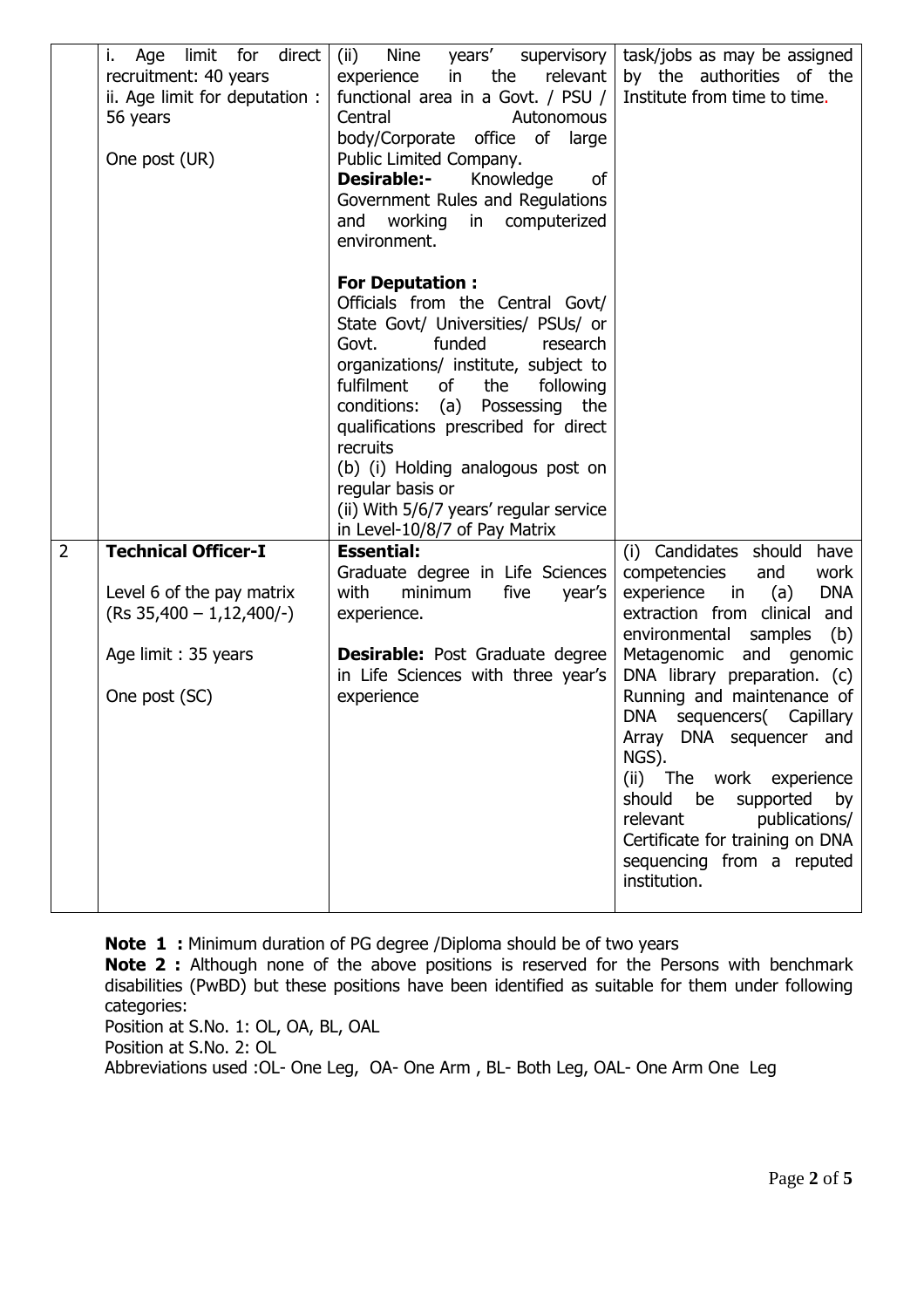# **e) GENERAL TERMS & CONDITIONS:**

- 1. All educational, professional and technical qualification should be from a recognized Board/University.
- 2. Persons working in Govt. / PSUs / autonomous bodies should apply through proper channel or produce a relevant 'No Objection Certificate' while appearing in the selection process (written test/skill test/interview) barring which their candidature will be cancelled.
- 3. The experience requirement specified shall be experience acquired after obtaining the minimum educational qualifications specified for the post. The candidates are required to satisfy themselves before applying that they possess at least the essential qualifications laid down for various posts. No enquiry asking for advice as to eligibility will be entertained.
- 4. The prescribed essential qualifications are the minimum and the mere possession of the same does not entitle candidates to be called for written/interview.
- 5. If any document/ certificate furnished is in a language other than Hindi or English, a transcript of the same in English duly attested by a Gazetted officer or notary is to be uploaded.

| S.No.        | <b>Category</b>                             | Age relaxation permissible beyond<br>the<br>upper age limit                                                                                                                                                                                                                                                                                 |  |
|--------------|---------------------------------------------|---------------------------------------------------------------------------------------------------------------------------------------------------------------------------------------------------------------------------------------------------------------------------------------------------------------------------------------------|--|
|              | PwBD (UR)<br>PwBD (SC)                      | 10 years<br>15 years (only for the post at SI no.2)                                                                                                                                                                                                                                                                                         |  |
| ii           | <b>Central Government servants</b>          | 5 years provided they have rendered at least three<br>years continuous services                                                                                                                                                                                                                                                             |  |
| iii          | Ex-servicemen                               | 5 years, provided they have rendered at least five<br>years military services                                                                                                                                                                                                                                                               |  |
| iv           | <b>THSTI</b> and Departmental<br>candidates | 1. Upper age limit shall be relaxed up to 5<br>years for the existing employee of THSTI<br>and employee of the Department of<br>Biotechnology<br>2. Upper age limit shall not be applicable for<br>all persons already working with THSTI<br>and Department of Biotechnology for the<br>last five years or more as on 20th February<br>2020 |  |
| $\mathsf{v}$ | <b>SC</b>                                   | The age is relaxable upto 5 years for SC<br>candidates only in respect of vacancies reserved<br>for them                                                                                                                                                                                                                                    |  |

6. Age and other relaxations for direct recruits :

**NOTE:** A candidate will be eligible to get the benefit of community reservation only in case the particular caste to which the candidates belong is included in the list of reserved communities issued by the Central Government.

- 7 Upper age limit may be relaxed by 1 year in case of exceptional and meritorious candidates by the approving authority.
- 8 Closing date of Online Application will be the CRUCIAL DATE for determining eligibility with regard to age, essential qualification etc.
- 9 Number of positions to be filled will be as per the Institute's need and availability of the suitable candidates.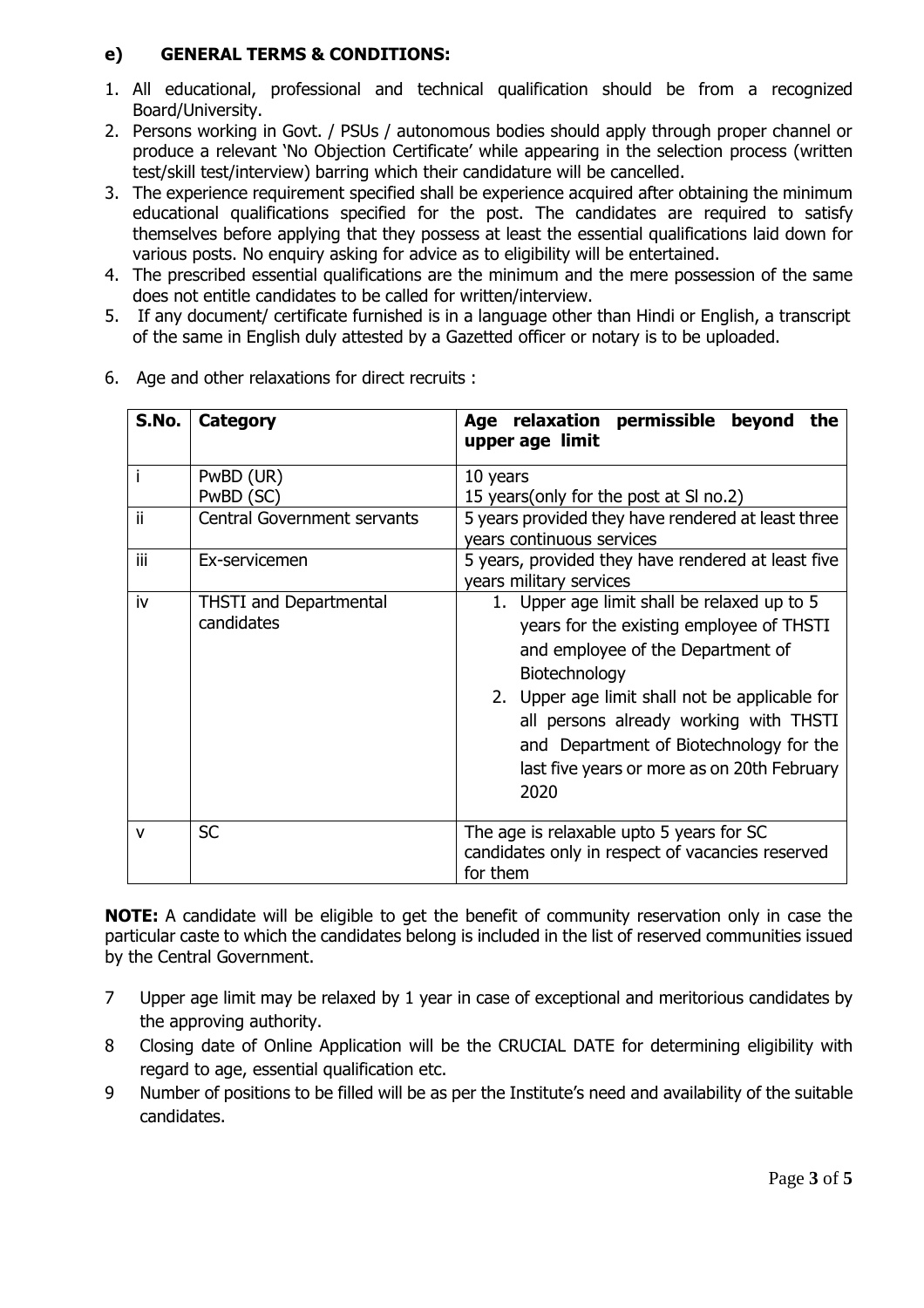- 10 In case a large number of applications are received, screening will be done to limit the number of candidates to those possessing higher/relevant qualification and experience.
- 11 Only shortlisted candidates will be called for written test/skill test/interview/presentation.
- 12 All results will be published on our website and all future communications will only be made through email.
- 13 Canvassing false information in any form will be a disqualification
- 14 With regard to any provisions not covered in this notification, the Govt. of India rules/regulations shall prevail.

# **f) How to apply:**

#### I. **Documents to be kept handy before filling up the online application**: (all the documents except (i) should be in pdf format) :

- $\triangleright$  A soft copy of your passport size photo and signature. (jpeg/jpg/png format)
- $\triangleright$  A comprehensive CV containing details of qualification, positions held, professional experience / distinctions etc.
- $\triangleright$  Matriculation certificate (equivalent to 10th Standard) / Mark sheet
- $\triangleright$  Intermediate certificate (equivalent to 12th Standard) / Mark sheet
- $\triangleright$  Graduation degree certificate / Mark sheet
- $\triangleright$  Post Graduation degree certificate / Mark sheet (if applicable)
- $\triangleright$  Relevant experience certificates
- $\triangleright$  Forwarding letter / NOC from the current employer in case of candidates working in Govt. / PSUs / autonomous bodies
- $\triangleright$  Caste / Disability certificate in the format prescribed by the Govt. of India

## **II. Procedure for filling up online application:**

- i) The eligible and interested candidates may apply online at the Institute's website [www.thsti.res.in/career.](http://www.thsti.res.in/career) Applications through any other mode will not be accepted.
- ii) The following will be the step wise procedure-
	- A) Step 1 : Details of applicant
		- B) Step 2 : Uploading of documents
		- C) Step 3 : Payment of application fee
			- $\triangleright$  The payment can be made by using Debit Card / Credit Card / Internet Banking / UPI.
			- $\triangleright$  Once payment is made, no correction / modification is possible
			- $\triangleright$  Candidates are requested to keep a copy of the provisional receipt for future reference.
			- $\triangleright$  Fee once paid shall not be refunded under any circumstances.
			- $\triangleright$  Details of fees to be paid are as shown below:

| General, OBC & EWS candidates<br>$\mid$ (For Level 6)   | Rs 236/-  |
|---------------------------------------------------------|-----------|
| General, OBC & EWS candidates<br>$\vert$ (For Level 11) | Rs. 590/- |

### **Note : SC/ST/Women/PwBD candidates are exempted from payment of application fees**

- i) On successful submission of application, an auto-generated email containing the reference number will be sent to the email address provided. Please keep a note of the reference number for future correspondence.
	- ii) Candidates are required to keep a printout of the online application form by using the print button on the dashboard for future reference.